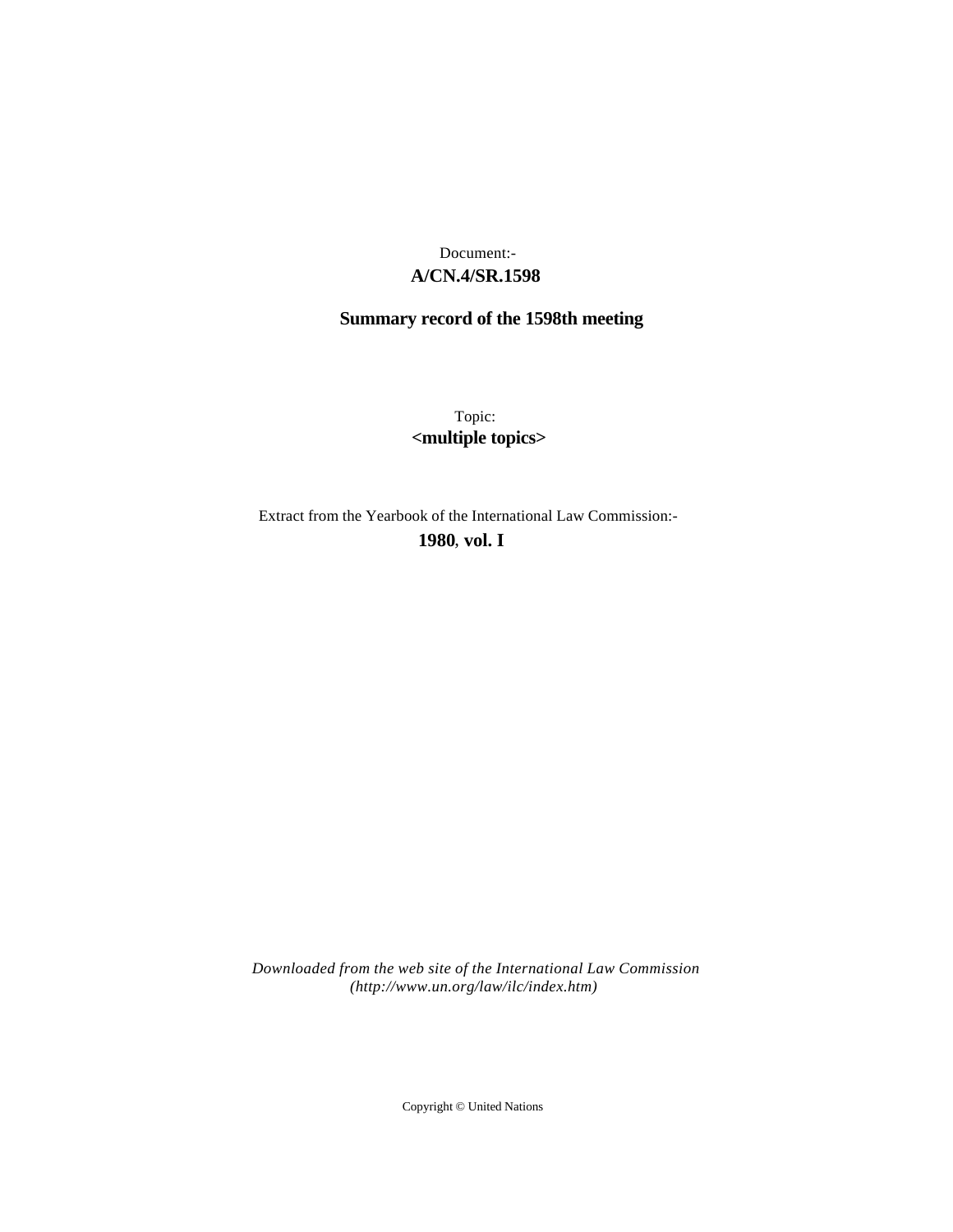also raised the question of the retroactive force of a *jus cogens* rule. As pointed out in paragraphs 81 and 82, there were cases, although they were not common, of treaties which laid down a primary rule of international law and provided for an admissible or mandatory response in the event of a breach of that rule. In that connexion, paragraphs 83 and 84 discussed the impact of Article 103 of the Charter of the United Nations on the content of State responsibility, and paragraph 85 dealt with the special problem of the non-fulfilment of a primary obligation arising under a multilateral treaty—particularly as the question related to articles 41 and 58 of the Vienna Convention—and also with the question of the admissibility of certain countermeasures taken pursuant to article 60 of that Convention. Paragraphs 86 to 89 dealt with another aspect of the impact of a breach of a primary rule of international law, namely, its impact on a mechanism of consultation and negotiation, on machinery for the settlement of disputes, and on an international organization in cases where the organization was empowered to take measures in response to an act that was wrongful within the context of that organization.

20. Paragraphs 90 *et seq.* considered whether there were certain obligations under international law which could never be breached in response to the internationally wrongful act of another State. Tn that regard, the principle underlying paragraph 5 of article 60 of the Vienna Convention was perhaps relevant to situations other than those specified in that paragraph. Within the context of qualitative proportionality, certain distinctions should be drawn between, for instance, primary obligations of a reciprocal character, special international régimes and—to cover cases where the content of the primary obligation determined the admissible or mandatory response—what might be termed parallel obligations. In that connexion, paragraph 95 referred to the impact of qualitative proportionality on quantitative proportionality and, specifically, to the problems which arose, in international as in national legal affairs, when translating quantity into quality and vice versa. Another very general problem, referred to in paragraph 96, concerned the change from "rule" to "relationship". It often fell to be decided in municipal law, as it might well do in international law, whether a breach of an obligation imposed by legislation constituted a wrongful act as between the guilty party and any other person having a material interest in the performance of that obligation. At the same time, it was a phenomenon of modern legal practice that a contract which embodied clauses designed to protect the interests of third parties could give rise to obligations vis-a-vis those third parties in the event of a breach of the contractual relationship. Such difficult borderline cases, which reflected the structural changes both in national and in international society, made it difficult to lay down hard and fast rules governing the response to any given internationally wrongful act.

21. It was in the light of those considerations that the problem of method was discussed in paragraphs 97 to 100. Since it was not possible to deal with each and every case of the breach of an international obligation, together with the corresponding admissible or mandatory response, it was suggested that the Commission should proceed by way of approximation. On that basis, it might wish to consider the limitations of possible responses under the three headings listed in subparagraphs 99 *(a), (b)* and (c).

22. Lastly, the Commission was requested, in paragraph 101, to decide whether to include a provision in part 2 of the draft articles to cover loss of the right of an injured or third State to invoke the new legal relationship which arose as a consequence of an internationally wrongful act.

23. Mr. USHAKOV said that if the Commission should decide to reopen, in part 2 of the draft articles, the question of the origin of responsibility, in other words the occurrence of an internationally wrongful act, it might be giving the impression that part 1 did not adequately cover the subject.

24. Referring to the terms of draft article 3, as adopted by the Commission,<sup>6</sup> he said that the objective feature of the internationally wrongful act was the breach of an international obligation owed by the State. Accordingly, it was legitimate to inquire in what circumstances and at what point that obligation arose, and it was the Commission's task to consider whether it ought to answer the question in its draft articles.

25. Secondly, with reference to draft article 30 concerning countermeasures in respect of an internationally wrongful act, in that context likewise the Commission should probably also determine whether it was its task to define the meaning of "legitimate" countermeasures or whether no definition was necessary because the question was settled by existing international law.

26. Thirdly, he expressed the opinion that, so far as the proportionality of countermeasures was concerned, the Commission had to decide, in the context of the draft articles, which of the two prevailed in cases where both primary and secondary rules co-existed.

*The meeting rose at 4.40 p.m.*

6 See foot-note 1 above.

## **1598th MEETING**

*Wednesday, 28 May 1980, at 10 a.m.*

*Chairman:* Mr. C. W. PINTO

*Members present:* Mr. Calle y Calle, Mr. Diaz Gonzalez, Mr. Evensen, Mr. Francis, Mr. Jagota, Mr.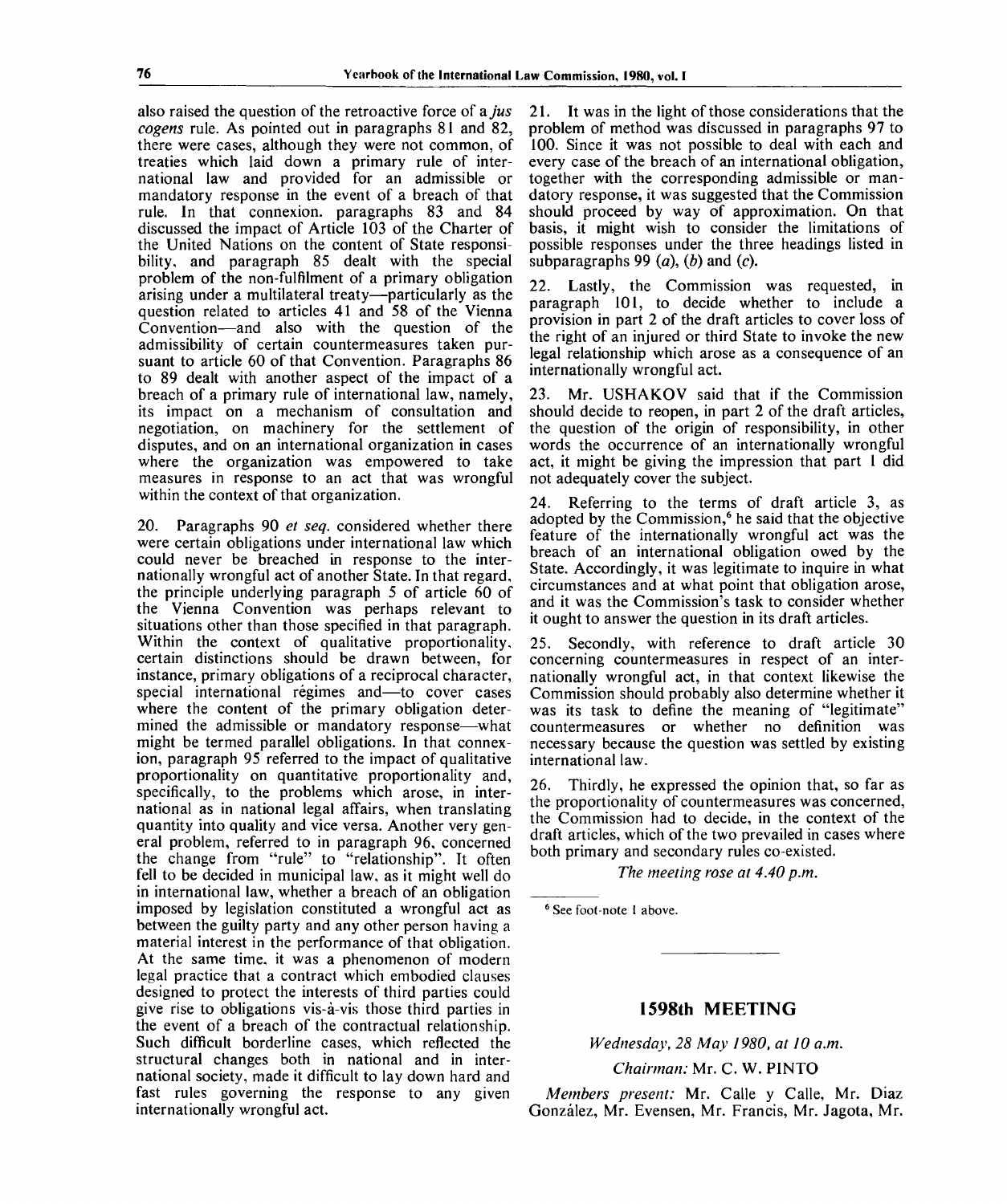Quentin-Baxter, Mr. Riphagen, Mr. Sahovic, Mr. Schwebel, Mr. Tabibi, Mr. Thiam, Mr. Tsuruoka, Mr. Ushakov, Sir Francis Vallat, Mr. Verosta.

# **Point of order raised by Mr. Ushakov (concluded)<sup>1</sup> "**

1. The CHAIRMAN, before giving his ruling on the point of order raised by Mr. Ushakov at the Commission's 1589th meeting, invited the representative of the Secretary-General to address the Commission on a point of information.

2. Mr. SCOTT (Representative of the Secretary-General) said he wished to inform the Commission that Mr. Suy, Legal Counsel of the United Nations, had recently had a meeting in New York with a member of the Permanent Mission of Afghanistan to the United Nations. In the course of that meeting, the Legal Counsel had explained that, under the Statute of the Commission, the Secretary-General was not competent to declare a casual vacancy in the Commission in the circumstances concerned, since its members were elected in a personal capacity for a fixed term, and in nearly every case upon the nomination of many more Governments than one. That conclusion was based upon the express provisions of the Statute of the Commission and the practice developed thereunder by the Commission, which had in the past taken a similar stand with regard to its own authority.

3. The CHAIRMAN said that, on 12 May 1980, a copy of a letter addressed to the Secretary-General of the United Nations by the Minister for Foreign Affairs of Afghanistan had been distributed to members under cover of a compliments slip from the Legal Counsel of the United Nations. The letter had stated that Mr. Tabibi could not "represent the legal system of the new Afghanistan". It had requested the Secretary-General to declare a seat on the Commission vacant on the ground of non-compliance with article 8 of the Commission's Statute and also requested the Commission to fill such vacancy in accordance with article 11 of its Statute.

4. The letter had been brought before the Commission at its 1589th meeting by Mr. Ushakov. On the proposal of Mr. Tsuruoka, supported by Sir Francis Vallat, the Commission had decided to postpone discussion on the question of whether or not the Commission could be seized of the matter raised by Mr. Ushakov.

5. Following consultations and an examination of the provisions of the Commission's Statute referred to in the letter, his ruling was that it was beyond the competence of the Commission to decide the issues that could arise in connexion with the matter raised by Mr. Ushakov, and that the Commission could not therefore be seized of it.

6. Mr. USHAKOV said that he was opposed to the Chairman's decision. Under article 11 of its Statute, the Commission took account, when filling a casual vacancy such as the one for which Mr. Tabibi had been elected, of "the provisions contained in articles 2 and 8 of this Statute". Just as the Commission took account of those provisions and, in particular, ensured that the persons called upon to take part in the Commission individually met the required conditions, it could also consider, in a particular case, that a member of the Commission no longer met the requirements. The questions raised in the letter from the Afghan Government were therefore within the competence of the Commission, which was in a position to remedy the situation thus created.

7. The CHAIRMAN, in accordance with rule 71 of the rules of procedure of the General Assembly, put to the vote Mr. Ushakov's appeal against his ruling.

*The result of the vote was 1 in favour of the appeal and 13 against.*

#### *Accordingly, the ruling of the Chairman was upheld.*

8. Mr. ROMANOV (Secretary to the Commission) added, for the sake of clarification, that the Secretariat of the Commission had circulated the letter from the Minister for Foreign Affairs of Afghanistan in response to a request received from the Legal Counsel of the United Nations.

9. The CHAIRMAN said that the Commission had thus concluded its consideration of the point raised by Mr. Ushakov and that he did not propose to allow any speakers on the issue of the competence of the Commission, which had just been decided by a vote.

10. Mr. DIAZ GONZALEZ said that, while he agreed entirely with the Chairman's ruling, he considered that instead of stating that the Commission could not consider the issue it would have been more correct to state that it did not have legal capacity under its Statute to decide the issues raised in the letter from the Minister for Foreign Affairs of Afghanistan.

11. Mr. JAGOTA said that he had not taken part in the vote because the motion had related more to the content of Mr. Ushakov's statement than to the ruling given by the Chairman. If the question posed had related to the competence of the Commission to deal with the matters raised, he would have voted one way or the other.

12. Mr. FRANCIS said that he deeply regretted the stand which the Commission had been obliged to adopt. Although, strictly speaking, the Chairman's ruling was correct, the right course to follow, in his view, would have been for the Legal Counsel to raise the question of the competence of the Commission or, for that matter, of the General Assembly, with the Government of Afghanistan, after which the relevant correspondence should have been forwarded to the Commission, a course of action which would have precluded any discussion of the matter by the

<sup>\*</sup> Resumed from the 1589th meeting.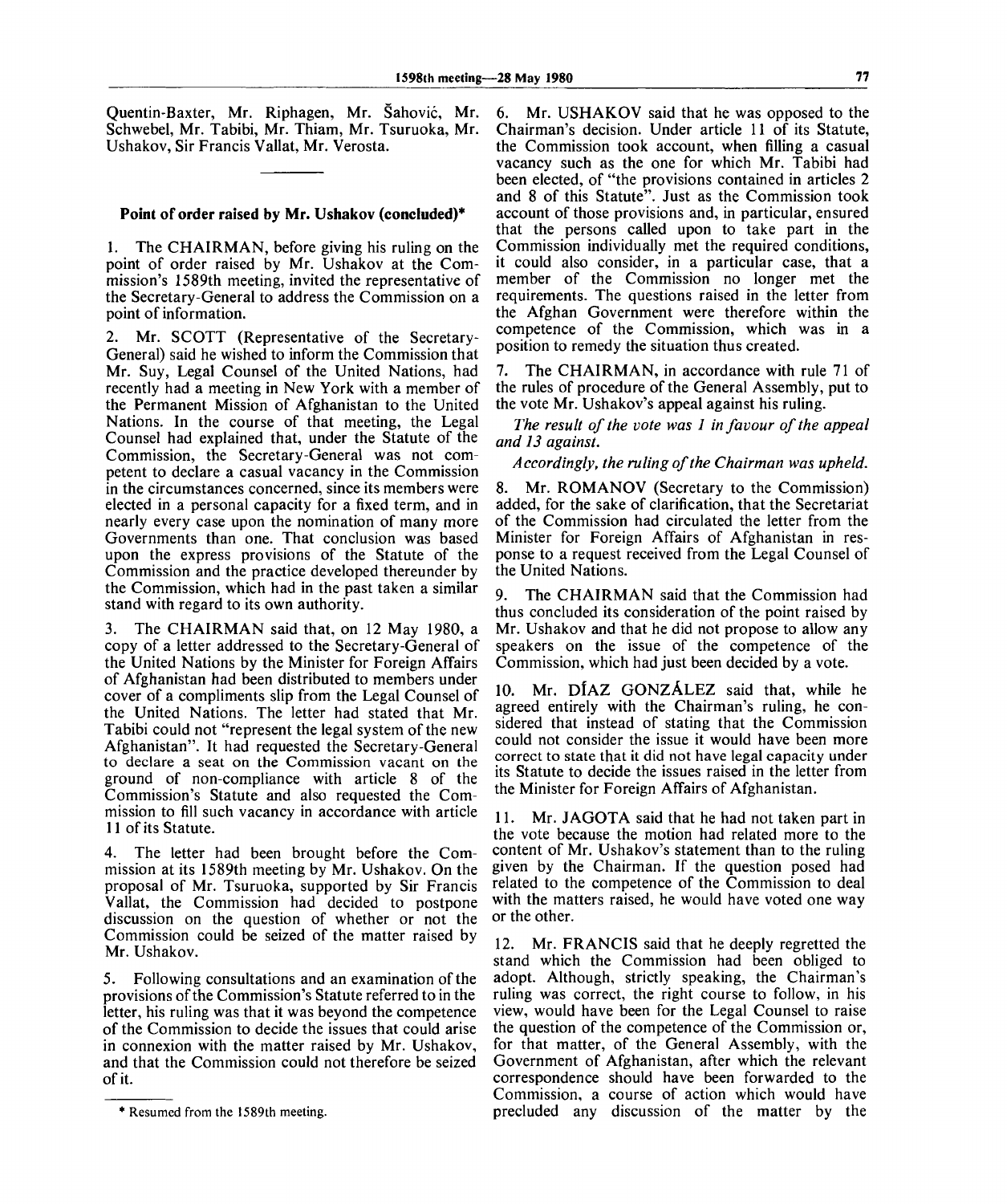Commission. He did not, however, attribute any blame to the Government of Afghanistan for raising a political issue, since that was the business of Governments, nor to Mr. Ushakov for having raised the matter before the Commission.

13. Mr. USHAKOV said that he had voted against the Chairman's decision since he considered that Mr. Tabibi no longer met the "qualifications required", as provided for in article 8 of the Statute of the Commission.

14. Mr. SCHWEBEL said that he had welcomed the information provided by the representative of the Secretary-General but agreed with Mr. Francis as to the way in which the matter should have been handled.

15. He found it most objectionable that any member of the Commission should have raised and pursued the matter. It prompted disturbing questions as to that member's concept of the character of the Commission and of his responsibilities. Moreover, had further discussion of the question not been declared out of order, there would, in his view, have been virtually no sentiment in favour of any motion of that kind regarding Mr. Tabibi.

# State responsibility *{continued)* (A/CN.4/330) Item 2 of the agendal

#### PRELIMINARY REPORT ON THE CONTENT, FORMS AND DEGREES OF INTERNATIONAL RESPONSIBILITY (PART 2 OF THE DRAFT ARTICLES) *{continued)*

16. Mr. TSURUOKA congratulated the Special Rapporteur on his excellent preliminary report (A/ CN.4/330), in which he had shown both openmindedness and moderation. Clarification on two points would be useful.

17. In paragraph 40 of the report, it was stated that a third State could not claim damages *ex tune,* since by definition there was no injury to its material interest, but that a re-establishment *ex nunc* to the direct benefit of the injured State and a guarantee *ex ante* against further breaches might well be in the non-material interest of that State, in particular in the case mentioned in article 60 of the Vienna Convention<sup>1</sup>—in other words, if the treaty was of such a character that a material breach of its provisions by one party radically changed the position of every party with respect to the further performance of its obligations under the treaty. He wondered whether it was not going too far in protecting a third State to assimilate it to a directly injured State, and whether a line should not be drawn between third States and directly injured States. Such a distinction would probably facilitate acceptance of the draft articles by some States.

18. Paragraphs 62 to 76 of the report involved the question of a collective decision by the international community as a basis for the adoption of certain countermeasures. He endorsed the principle of such a decision, but it should be made clear that an organ or a group of States could take a collective decision of that kind only if it was first empowered to do so. Such a precaution would act as a guard against decisions of an arbitrary nature.

19. Mr. QUENTIN-BAXTER said that the Special Rapporteur's report would enable him to consider his own topic (international liability for injurious consequences arising out of acts not prohibited by international law) in the light of the comments not only on that report but also on Mr. Ago's report, particularly as the latter related to states of necessity  $(A/CN.4/318/Add.5)$ . It was apparent (particularly from paragraph 19 of the report under consideration) that the Special Rapporteur recognized that there were one or two points at which their respective fields of inquiry touched upon each other.

20. Moreover, as both Mr. Ago and the Commission itself had already noted, there were sequelae to the question of wrongfulness that might require a decision regarding the allocation of certain matters as between the Special Rapporteur's topic and his own. Chapter V of the draft articles prepared by Mr. Ago<sup>2</sup> was concerned solely with circumstances precluding wrongfulness, and not with wrongfulness itself. The need to consider such circumstances within the context of State responsibility for wrongful acts had all the warrant of doctrine throughout the centuries. However, Mr. Ago had reminded the Commission that he had not been dealing with the obligations which might arise in relation to acts that were not prohibited and had also pointed out that, in the cases of distress and state of necessity, the fact that wrongfulness was precluded did not necessarily prevent a new legal relationship arising between the actor who caused the situation in question and the victim of the situation—a matter that had yet to be dealt with.

21. The Special Rapporteur, for his part, had stated that it was only logical for him to take account of such circumstances within the context of the topic now under discussion. There were excellent reasons why he should do so, the first of them being the history and doctrine of the topic and recognition given to the possibility of a new legal relationship which was not based on wrongfulness.

22. There was, however, a second reason why the Special Rapporteur should regard it as within his mandate to consider the matter. Notwithstanding the title of his (Mr. Quentin-Baxter's) topic, there had been a tendency to consider it in relation to the physical environment of States, and it was by reference to that criterion that the Working Group had defined that

See 1597th meeting, foot-note 4.

<sup>&</sup>lt;sup>2</sup> *Ibid.*, foot-note 1.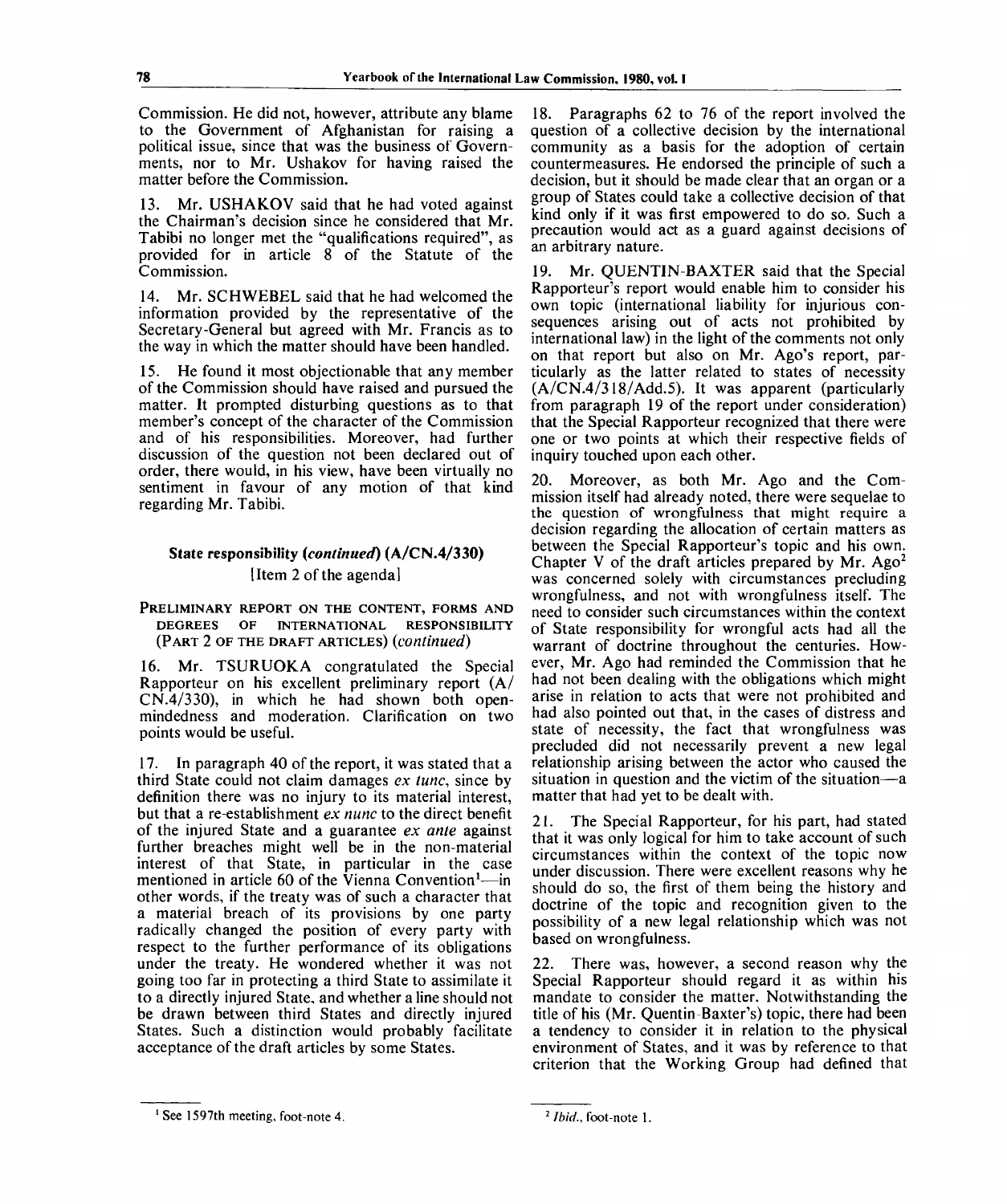topic in 1978. According to the Working Group's report, it was characterized in the first instance by the fact that it concerned "the way in which States use, or manage the use of, their physical environment, either within their own territory or in areas not subject to the sovereignty of any Sate".<sup>3</sup> Given the body of doctrine and State practice relating to the physical use of territory and the things which flowed from it, he continued to believe that his own topic should be so limited, although that limitation was not reflected in its title. It therefore seemed that the specific issue of a new legal relationship arising in the absence of wrongfulness was broader than the full extent of his own field of inquiry, since it was clear that such an issue could arise in relation to matters which did not involve the use of the physical environment.

23. For those two reasons, it was entirely proper, and indeed necessary, that the topic should receive some consideration in the context of the Special Rapporteur's work on the present item. One way of reflecting that work in a set of articles might be to have recourse to the kind of negative clause which warned the reader that the conclusions reached in other articles did not preclude liability of a different kind.

24. In general, however, he would be inclined to characterize the situation somewhat differently from the way in which the Special Rapporteur had done so in paragraph 19 of his report, and particularly in the third sentence of that paragraph, which aimed to distinguish between the cases that fell primarily within the Special Rapporteur's subject area and the cases which fell primarily within his own. While the fundamental difference under international law between wrongful and legitimate acts of a State might seem to militate in favour of separate treatment of two types of case, he did not think that it was feasible to make a corresponding distinction between acts that were *a priori* wrongful or *a priori* legitimate. In that connexion, members would recall that, in the title of his own topic, the Commission had decided, advisedly, to speak of "acts not prohibited by international law", rather than of licit acts.

25. Some, though by no means all, of the subject-matter with which he was concerned fell within the shifting category of situations which had yet to be definitively characterized as wrongful. Thus there was a wide spectrum of matters relating to responsibility for acts not prohibited by international law that, in many cases, could have been considered within the framework of the Special Rapporteur's topic. He was thinking, for example, of cases in which wrongfulness could be alleged but in which it was convenient to the parties and in the interests of justice to refer instead to other criteria. In adopting the expression "acts not prohibited by international law", the Commission had possibly had in mind acts in respect of which the victim

might be entitled to redress without the need to allege and prove wrongfulness. That concept, however, was rather different from the concept of obligations that attached, in some curious manner, to the perfectly legitimate actions of the State.

26. If any of the acts encompassed by his own topic were completely untainted by wrongfulness, it was precisely the acts referred to by the Special Rapporteur. In the case of distress and state of necessity, doctrine tended to recognize a choice, albeit a limited one. For example, if a pilot, the agent of the State, had to decide either to land his aircraft in foreign territory or to perish together with those in his charge, under the draft articles he would be required to make a choice with such care as could be exercised in the circumstances, but he would not be entitled to incur even greater danger in order to save his own life. In the case *of force majeure* and fortuitous event, however, there was not even the vestige of a choice. The international person who caused the damage was not an agent but the instrument of the other party's misfortune; he acted as he did either because he was driven to do so by an overwhelming force or because he had no way of knowing that his action was wrongful. Even in those circumstances, however, the Commission had inclined to the view that, as between an innocent actor and an innocent victim, it was not entirely certain whether the loss should fall solely on the innocent victim. Consequently, a new legal relationship might arise. All those questions were central to his own topic, but there would be no harm whatsoever in a degree of overlap.

27. Lastly, on the question of compensation or redress for injury, he fully agreed that the treatment of his own topic should not extend to the issues dealt with in the last part of the Special Rapporteur's report, such as countermeasures and sanctions, but should be concerned solely with the more limited question of just redress for injurious consequences sustained. He would, however, have to gauge his own treatment of the matter against the broader treatment which the mainstream of State responsibility required; in so doing, he would look to the Special Rapporteur for guidance on the specific question of compensation.

28. Mr. VEROSTA said that, since the Commission's discussion of part 2 of the topic of State responsibility should concentrate on matters which the Special Rapporteur considered to be of particular importance, he hoped that the Special Rapporteur would indicate those on which the Commission's guidance would be helpful. For example, it would be useful if the Special Rapporteur could explain whether he thought part 2 should be confined to rules of general international law and should exclude rules applying to international organizations.

29. Mr. RIPHAGEN (Special Rapporteur) said that, on the preliminary question of whether part 2 was needed at all, he had started out from the assumption that it was indeed necessary because both the Com-

<sup>3</sup>  *Yearbook* .. . *1978,* vol. II (Part Two), pp. 150-151, document A/33/10, chap. VIII, sect. C, annex, para. 13.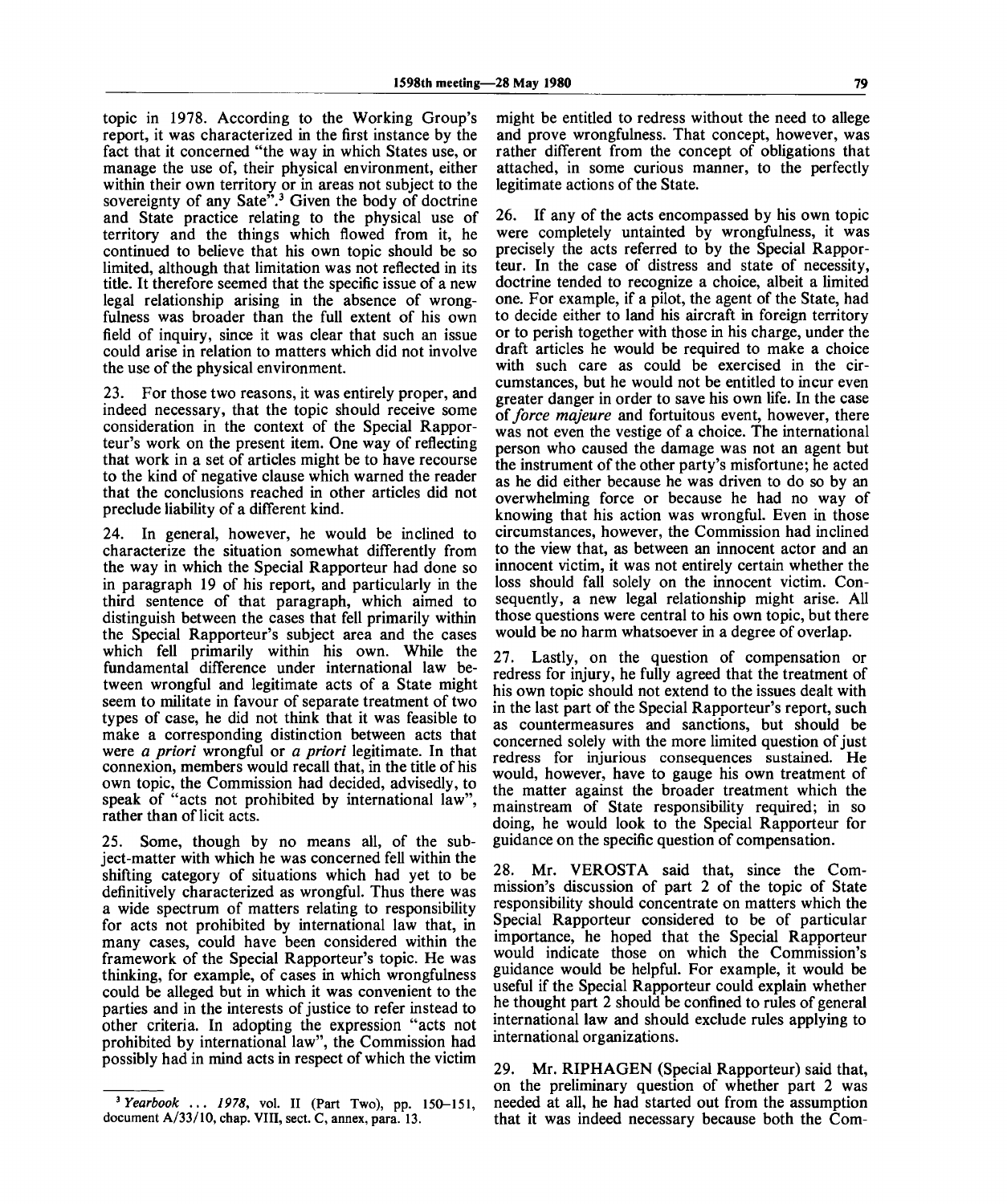mission and Governments must ascertain the consequences of State responsibility.

30. With regard to Mr. Ushakov's question (at the previous meeting) as to whether part 1 could be considered exhaustive and whether it was essential to answer all the questions left open in it, the Commission had to decide what approach or over-all policy it would follow in part 2 in dealing with the questions raised in part 1. He had, however, prepared his report in the expectation that it would be the wish of the Commission to endeavour to answer those questions.

31. Mr. Ushakov had referred to article 3 *(b)* of the draft articles<sup>4</sup> and to article 60 of the Vienna Convention in asking whether it was the Commission's task to decide whether or not a State had a primary obligation vis-à-vis another State. In that respect, it was clear from the title of article 60 of the Vienna Convention that a unilateral measure to terminate or suspend a treaty could be considered as a response to a breach of an international obligation under that treaty, and that such a response came within the framework of the new legal consequences and relationships arising from the breach of an obligation of that kind. The members of the Commission should also bear in mind the fact that the question of the content and origin of international obligations and primary rules of international law had been left aside in part 1. Part 2 would have to deal with it, because the provisions of article 60 of the Vienna Convention could not be overlooked. In that connexion, he referred to paragraphs 41 and 42 of the report, in which he had suggested that it was sometimes difficult to make sharp distinctions between the possible types of legal relationships created by an internationally wrongful act of a State.

32. As to Mr. Ushakov's question of whether the Commission should define the meaning of "legitimate" countermeasures in respect of an internationally wrongful act, which were referred to in draft article 30, he was of the opinion that the matter fell squarely within the subject-matter of part 2 and would therefore require the attention of the Commission.

33. Mr. Ushakov's question of whether or not the Commission had to define the rule of proportionality was a matter of policy. For his own part, he assumed that such a rule did exist and that there must, in principle, be some proportionality between the breach of an obligation and the response thereto. Nevertheless, proportionality was an elastic concept and it would be advisable for the Commission to leave the question of its definition open.

34. Mr. Tsuruoka had made a number of queries in connexion with specific paragraphs of the report, suggesting, with regard to paragraph 40, that it was going too far to assimilate a State that was not directly injured to one that was directly injured. Although Mr. Tsuruoka may have been right in saying that a line had to be drawn somewhere, account must be taken of the particular type of multilateral treaty in which the obligations of all of the parties were closely interrelated and in which the breach of an obligation by one party necessarily affected all of the parties. That idea, which was clearly stated in article 60, paragraph 2 *(a),* of the Vienna Convention, should be given further consideration by the Commission.

35. In connexion with paragraphs 62 to 76 of the report Mr. Tsuruoka had referred to countermeasures and the requirement of a collective decision, rightly pointing out that it was necessary to know which States took part in the collective decision and whether they were competent to do so. The term "collective decision" was intended to be used in a very broad sense, and the report had therefore referred to article 60, paragraph 2 *(a),* of the Vienna Convention, which used the words "unanimous agreement". The Vienna Convention did not, of course, relate to international organizations, but in drafting his report he had had in mind collective decisions taken either by the General Assembly or the Security Council of the United Nations.

36. He fully agreed that his own topic and that of Mr. Quentin-Baxter certainly overlapped on a number of points. He had, moreover, failed to take account of the fact that Mr. Quentin-Baxter's topic would only encompass environmental questions, and shared the view that the matter of compensation should be dealt with in both topics. Nevertheless, he was still of the opinion that the consequences of an act which was prohibited by a primary rule of international law but, in certain circumstances, was not a wrongful act, should be similar to the consequences of a wrongful act.

37. With regard to Mr. Verosta's request that he indicate the main points on which he would like guidance from the Commission, he drew particular attention to the general suggestions contained in paragraphs 97 to 100 of his report. It would be of great assistance if the members of the Commission informed him of their opinions on those suggestions. If they decided that part 2 of the draft articles was necessary, they would face considerable difficulties in formulating ideas on the allowable responses to internationally wrongful acts and in describing specific situations. As he had noted in paragraph 100 of the report, it was impossible to adopt an abstract approach because there were no rules that automatically applied to the allowable responses to internationally wrongful acts. Again, that was particularly true because part 1 of the draft articles was silent on the question of the content and origin of primary rules. Hence, the Commission could give only general indications of the responses that were allowed in particular cases.

**<sup>4</sup> See 1597th meeting, foot-note 1.**